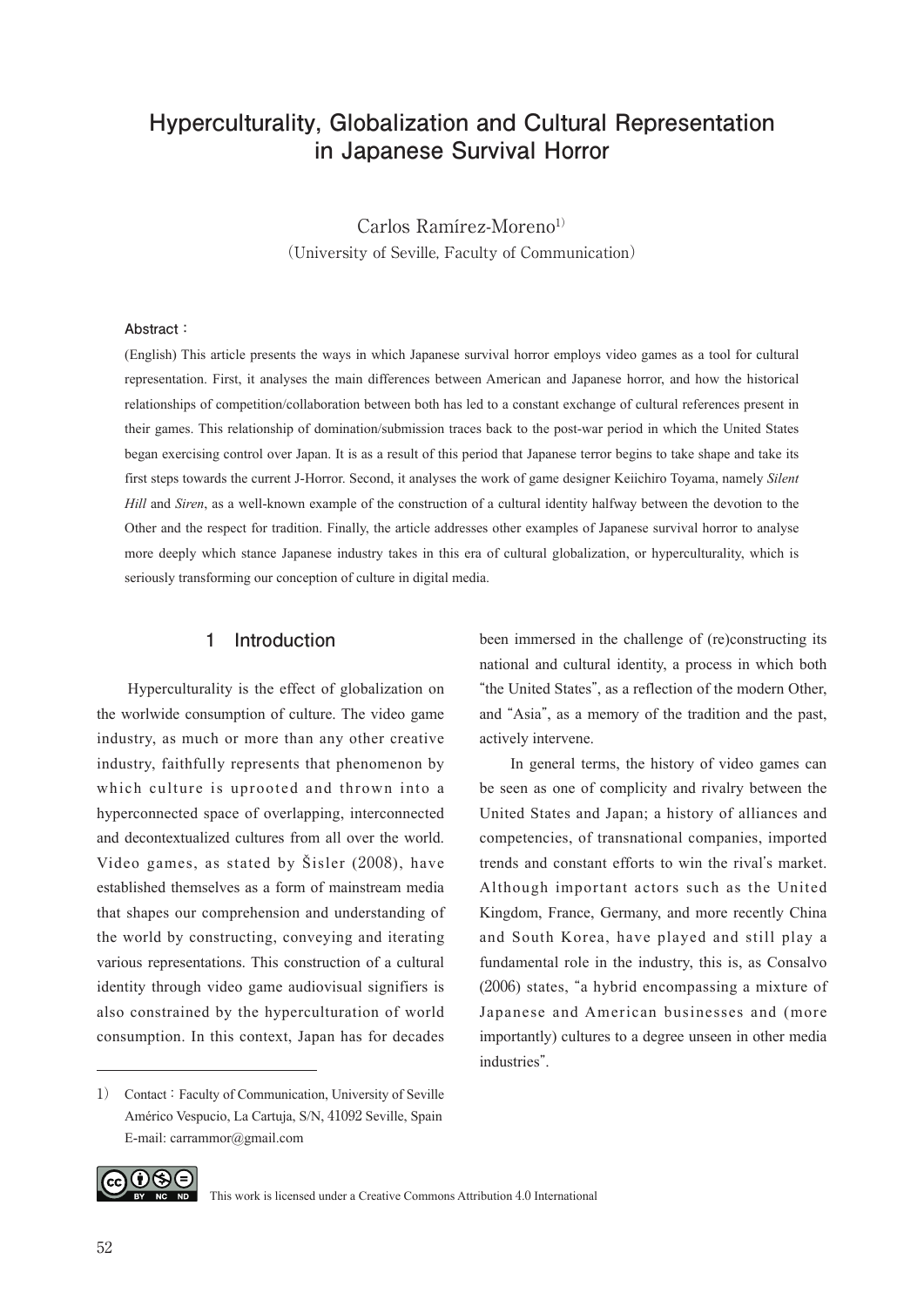### **2 Overview**

In *Console Video Games and Global Corporations: Creating a Hybrid Culture*, Consalvo (2006) takes the eclectic *mise en scène* of the world and characters represented in *Final Fantasy X* (Square Co., 2002) as a vivid example of "the global digital games industry, a hybrid composed of mostly Japanese and U.S. firms that carefully intermix Japanese and U.S. culture in their games". This cultural hybrid, mostly an American and Pan-Asian one, has ended up becoming the standard with which the video game industry is associated. Globalization, in this sense, is translated into an extreme "transculturation" (Ortiz 1983, 86) of the worlds represented in video games, which turns works like *Final Fantasy X* into products of all cultures and none at the same time. Ortiz (1983, 90) called "acculturation" the process of acquiring a different culture, "deculturation" the loss or uprooting of a preceding culture, and "neoculturation" the creation of new cultural phenomena, all within the transitive process of transculturation. Today, however, we are faced with a "hyperculturation" (Han, 2018) of the medium, a web-shaped process encompassing all of the above, turning the video game into an artifact that suffers at the same time from a cultural amnesia, and an excessive anthropophagy capable of devouring all the cultures it touches. Hyperculturation has been defined by Byung-Chul Han simply as "more culture" (2018, 22), a process by which the culture is denatured and liberated both from the blood and the soil, that is, from the biological and land codes. In this global hyperculturation process, of which Japanese industry seems unable to escape, the use of video games as a tool for cultural representation is fundamental.

Diving into this field, the first obstacle that we encounter is a notable absence of bibliography. Race and gender seem to have monopolized the analysis of representation in the medium, reducing the study of culture to a few cases, but which are extremely useful (Iwabuchi, 2002; Consalvo, 2006; Šisler, 2008; Pruett, 2010; Balela and Mundy, 2011; Mukherjee, 2015, 2018; Švelch *et al*., 2017). Also, we find an industry governed by transnational companies whose works

increasingly escape cultural identification. We have gone beyond the *transcultural*, a process in which the cultural formations surpassed the classic cultural borders *passing* naturally through them (Han, 2018), to the *hypercultural*, a new process that denotes at the same time an excess and a lack of culture. In this context, Consalvo (2006) warns us, any attempt at locating what is genuinely cultural in current video games may never be realized.

When searching for a methodology solely for the analysis of cultural representation in video games, the results are relatively sparse. "Whilst popular pro-games media tend to focus on game reviews that examine the content and playing styles of games, it is remarkable that little formal, academic research on computer game content exists" (Brand *et al*., 2003). Šisler (2008), who has devoted much of his research to the analysis of Arab and Muslim cultures in video games, indicates that:

The methodology used for content analysis involves playing the whole game while taking notes and screenshots of relevant visual signifiers, recording the narrative and analysing the structure of gameplay via simplified Petri Net formal description.

He later adds that "other paratextual materials related to the game were analysed (booklets, manuals and websites)" (Šisler, 2008). On the other hand, Balela and Mundy (2011) have developed a theoretical and practical framework exclusively for the formal analysis of what the authors call "heritage artifacts". Their model offers an anthropological approach to the study of culture as represented in video games. They share a classification of those "visual signifiers" stated by Šisler (2008) in two types: tangible and intangible aspects. Tangible aspects would include music, dance, works of art, artifacts, language, festivities, poetry, ceremonies, knowledge and skills, whereas intangible aspects would include social customs, ethical values, beliefs, traditions, myths and folklore. According to Jokilehto (2005 as cited in Balela and Mundy, 2011), "cultural heritage can be defined as the full range of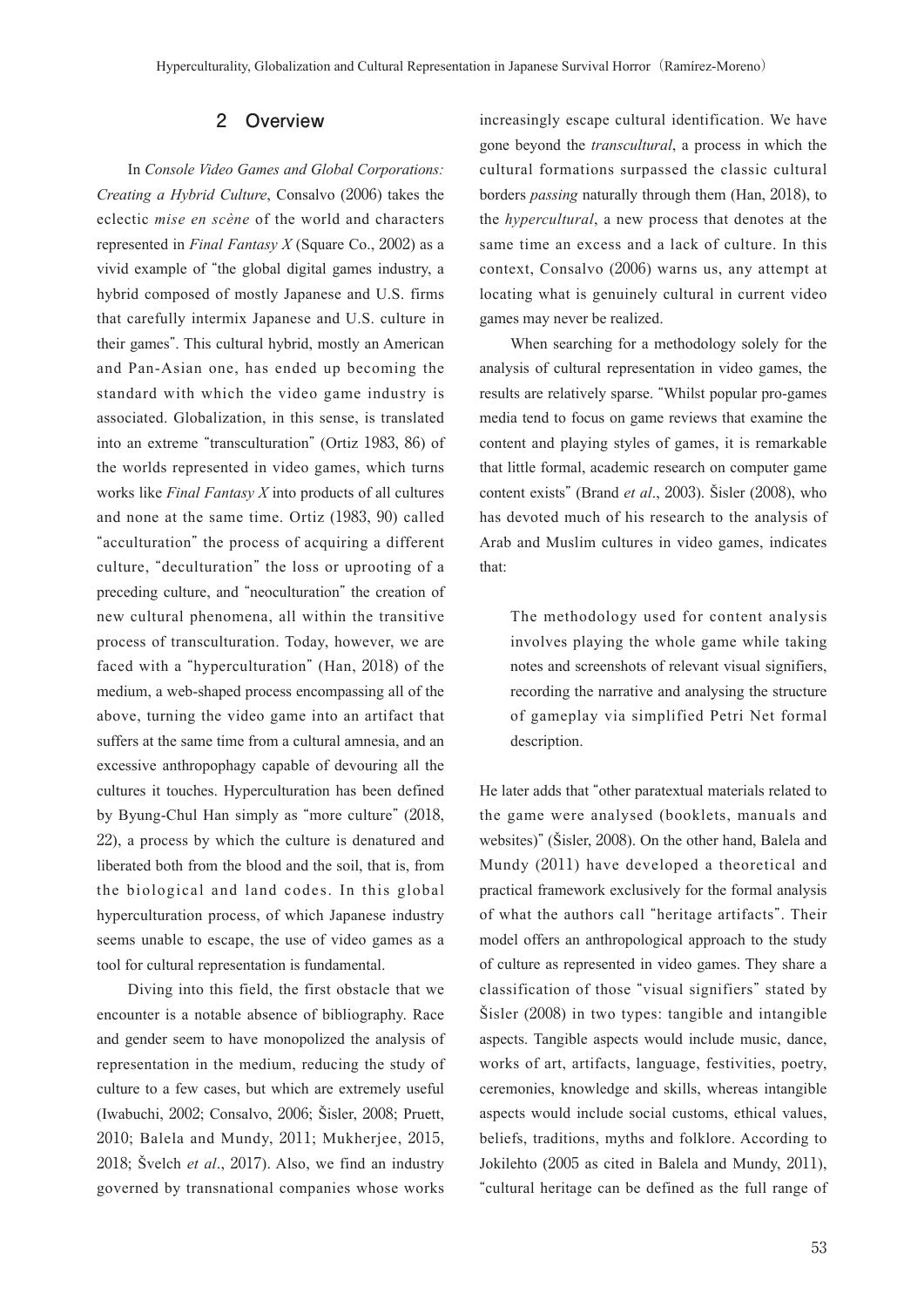symbolic and artistic materials, delivered to each culture from the past to the present. It plays a significant part in confirming and enriching cultural identities".

This interpretive approach focuses on understanding how the cultural dimensions mentioned above are represented within the context of specific video games. After taking notes of all the cultural aspects present in the work, the authors suggest taking a sample for an in-depth analysis. For this, the researcher must spend time familiarizing themself with the literature related to the selected artifacts for the final analysis which, according to the authors, "takes the form of a mixture of gameplay to ascertain design features and further textual work to understand how these features relate to their counterparts". In short, both models suggested by Brand *et al*. (2003) and Balela and Mundy (2011) refer to the classical method of textual analysis proposed by Casetti and Di Chio (2007), which separates the observation process from the work in two large interconnected stages: decomposition and recomposition.

#### **2.1 Research Purpose**

This article, based primarily on qualitative research and content analysis of a wide range of Japanese survival horror games from the 1990s and 2000s, aims, taking up the words of Iwabuchi (2002), to analyze how Japan faces the challenge of (re) constructing its national/cultural identity in the era of globalization. The survival horror genre was chosen due to, its popularity in Japan, everything Japanese developers have contributed to the growth of the genre, the oral and audiovisual tradition of Japan regarding horror fiction, and it proving to be one of the best exponents of the cultural duality in the country.

### **3 Discussion**

# **3.1 Differences between American and Japanese survival horror**

Historically, Japan and Europe have been considered the two regions where horror has aroused most interest among video game creators. Although the first and most important example of this genre came

from the American Atari with *Haunted House* (1981), it was not until the arrival of the Japanese *Sweet Home*  (Capcom, 1989) that the genre began to delimit its own borders with respect to other styles of play. Since then, it has been Europe, mainly due to some French and British exponents, and Japan, who have been sharing the survival horror cake, at least until the late incursion of the United States based developers in the 2000s, coinciding with the technological supremacy that characterizes the current American industry.

Until then, the role of the United States in the survival horror genre was more of a distribution of Japanese commercial successes in the American and Canadian markets. It is precisely because of this commercial relationship that Japanese hits, such as *Resident Evil* and *Silent Hill*, were designed to meet Western expectations (Pruett 2010), undergoing a cultural localization process that is characteristic of the video game industry. Professor of Media and Cultural Studies Koichi Iwabuchi has called this phenomenon "deodorization" (2002, 33): a process of stripping games of any distinguishing national characteristics in order to be shipped to markets around the world. Jenkins (2006), who has also studied this cultural phenomenon, argues that this assumption was made by both Japanese game designers and American publishers, following the reasoning that a game which felt "too Japanese" would not do well in North American markets. This process of deodorization has been followed by Japanese horror games such as *Resident Evil* (Capcom, 1996), *Silent Hill* (Team Silent, 1999), *Blue Stinger* (Climax Graphics, 1999), *Carrier* (Jaleco Ltd., 2000), *Illbleed* (Crazy Games, 2001), and *Dead Rising* (Capcom, 2006).

Japan on one hand and the United States on the other both represent two "creative schools" differentiated in terms of gameplay and cultural representation. Japan in turn has suffered a split between games aimed at a Western audience and games aimed at a Japanese audience. Whereas the former tend to hide their identity marks and embrace Western sociocultural codes and values, the latter maintain their Japanese identity through the representation of folkloric, religious or historic topics. In return, these exponents of "genuine"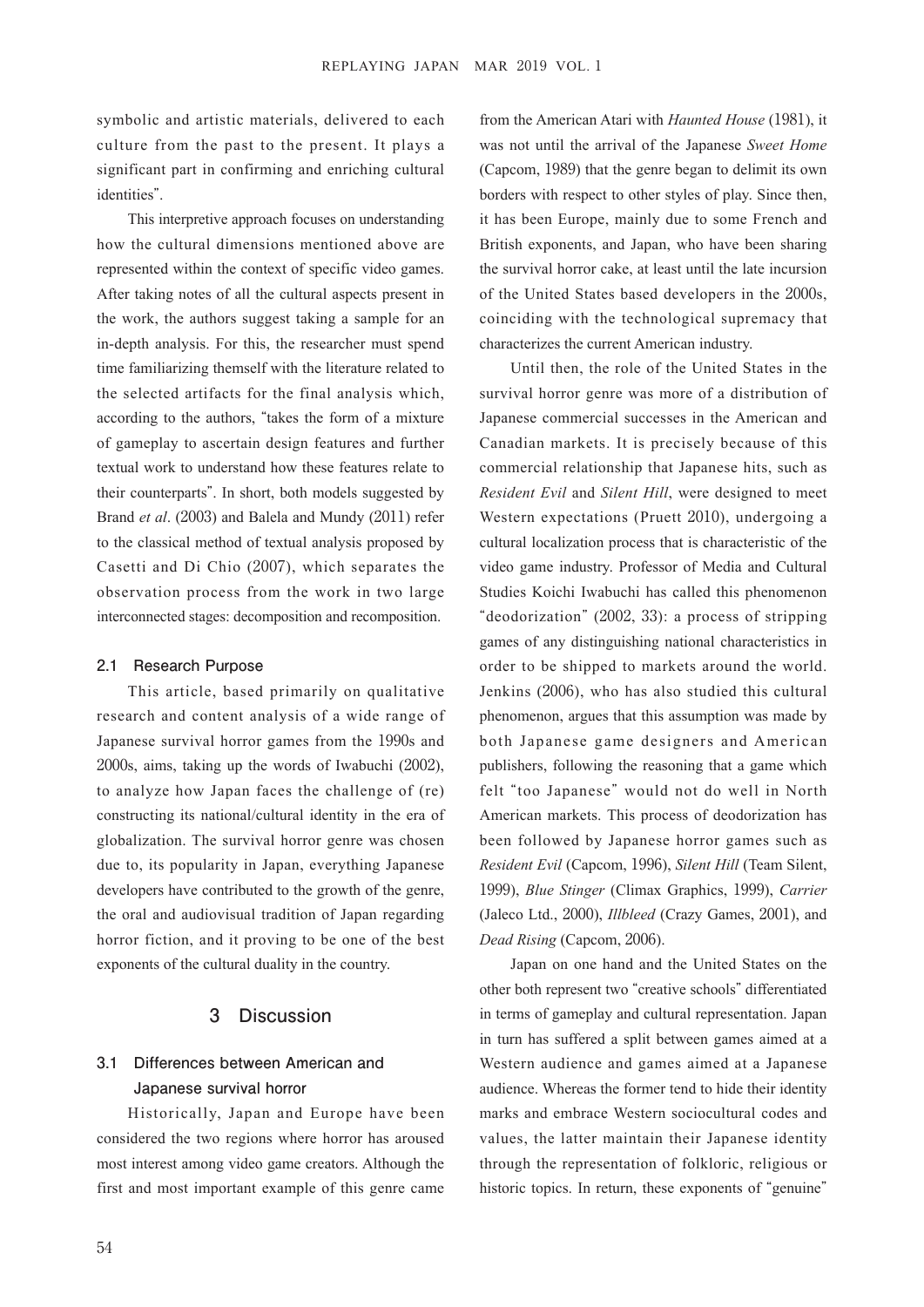Japanese games are more likely to have problems finding a publisher in Western markets, making it difficult for many players to access a large part of the genre due to language and hardware barriers. Studies by Iwabuchi (2002) show that Japan is usually represented and represents itself through the operation of a strategic binary opposition between two imaginary cultural entities, "Japan" and "the West". This internal cultural duality of Japan reveals one of the most interesting topics in the study of the survival horror genre.

The first thing we must take into account when analyzing games coming from either Japan or the United States is that a large part of the horror game production in the former is clearly targeted at a Western audience. The needs to adapt game design to the tastes of American —and to a lesser extent European players determine the perception of a Japanese-style survival horror as a separate and distinct genre. For example, we can consider *Nanashi no Geemu* (Epics, 2008), a horror adventure for Nintendo DS that has never reached Western markets because, according to producer Takashi Tokita, a poll conducted in a focus group concluded that the game should not launch in the United States due to the absence of shooting mechanics (Spencer 2011). When reviewing the most popular American horror games from the past fifteen years, a common feature will come to light: the importance of a set of skills inherited from the shooter genre. *Clive Barker's Undying*, *Dead Space*, *Doom 3*, *F.E.A.R.: First Encounter Assault Recon*, *The Suffering*, *Left 4 Dead*, *Dementium: The Ward*, and their sequels, all religiously follow a similar model of challenges based on players' motor skills rather than cognitive abilities. Pruett (2005) has interestingly divided games in general into two very basic types: those in which the player is challenged to find out what to do next, and those in which, knowing what to do, they are challenged to do so. He calls the former Type 1 and the latter Type 2. Regarding the archetypical Japanese survival horror game, he states that:

*RE* is a mix of Type 1 and Type 2 challenges, and it's expertly done. First and foremost, we've got challenges that involve traversal of the mansion. We need to find keys, unlock doors, solve puzzles, and collect items (...) At the same time, we've constantly got to deal with the zombies. Killing or avoiding the zombies while maintaining scarce health and ammo is a Type 2 challenge (...) the best *Resident Evil* games give you both types of challenges in equal amounts (Pruett 2005).

According to this classification, while the aforementioned American games would have a greater presence of these Type 2 challenges, J-Horror games would opt for the Type 1 challenge model or for a balance between the two. For this reason, players often describe Western horror games as more action-oriented. Regarding the making of *Calling* (Hudson, 2010), game director Kazufumi Shimizu stated that "Western horrors tend to put their focus on portraying graphic images or expressing horrible acts, whereas the direction that we're aiming for is the scare factor built much more on tapping the senses and psychology and the imagination of the individual" (gamezplay 2010). Regarding the development of *Fatal Frame*, game director Makoto Shibata has stated that:

In Japanese horror, fear is not simply generated through surprise; the silence and suspense in-between the action is important too. This silence makes the player's fear build in his or her mind. Japanese horror is always designed this way (Shibata n.d. as cited in Stuart 2006).

## **3.2 J-Horror after World War II: Reconstruction of Japanese national/cultural identity**

Japanese people's fascination for what Pruett (2005) calls Type 1 horror games comes from a long tradition of horror folk tales, whose grammar was affected during the U.S. invasion of Japan after World War II. The interest of the Japanese for a kind of horror called *kish*ō*tenketsu* (Barrett 2014), which often features a clear lack of goals in its characters and an absence of conflicts in its structure, lays the foundations for the J-Horror genre. This solid basis was affected by the tremendous influence of American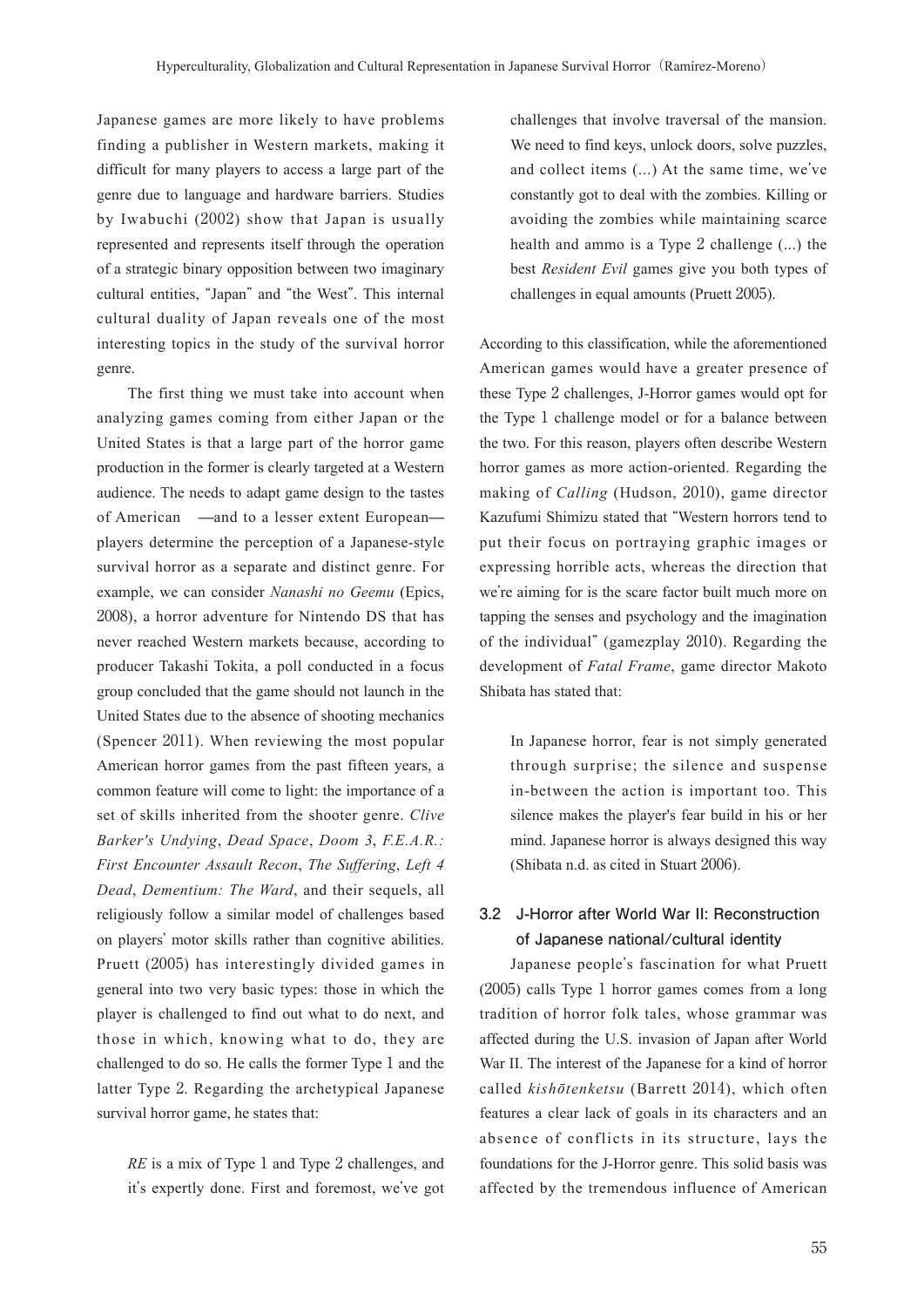popular culture on Japanese soil after the war. It is from this "indigenization and domestication of foreign (Western) culture" (Iwabuchi 2002, 9) that a new hybrid composed of American and Japanese horror emerges. We will examine, for this purpose, the historical context in which J-Horror begins to be exposed to the main features of Western horror, and the subsequent reactions of admiration/hostility in response to its search for a new post-war cultural identity.

Following its defeat, Japan faced a historic break with its national identity. This identity, Iwabuchi states  $(2002, 7)$ , has always been imagined in an asymmetrical totalizing triad between "Asia", "the West", and "Japan". During the forced modernization Japan experienced, the West played the role of the modern Other, while "Asia", as a geographical unit to which the country is inalienably connected, was cast as the image of Japan's past. U.S. military occupation undoubtedly put Japan in this difficult situation where it was becoming "modern while simultaneously shedding the objectivistic category of Oriental and yet not lose an identity" (Tanaka 1993, 3).

Yoshimi and Buist (2003) have divided the American Occupation of Japan into three periods, from the immediate postwar period to the 1970s. The first period, from 1945 to 1960, is called the ʻPeriod of Love/Hate towards America'. A feeling of political sympathy with the anti-base protests coexisted with an incipient desire to adopt the American way of life. Uneasiness towards the United States slowly turned into devotion towards its cultural products such as jazz music, Disney films and *Popeye* comic strips. The second period, the 1960s, is called the ʻPeriod of American Penetration'. It is a decade of strengthening of the American lifestyle thanks to brands like Coca-Cola and cultural products such as the hippie movement, jeans, supermarkets and folk music. Finally, the 1970s marked an interesting change in the mentality of Japanese people. According to Ishikawa *et al*. (1981), America ceased so much to be an object of desire, and instead became a source of information about the latest world trends. "During the course of postwar history", Yoshimi and Buist conclude (2003, 434), "Japanese people reconstructed their own sense of national identity through the medium of desire and antipathy towards ʻAmerica'".

The identity resulting from this invasion is that of a nation whose feelings of aversion and admiration are intermingled with an emotional emptiness caused by the humiliating defeat of the country. After the war, Japan was in no position to determine its own future without negotiating with the enemy. America presented itself as a friend and foe at the same time. "It was an ever-present force intervening in people's daily lives, whose word could not be challenged" (Yoshimi, and Buist 2003, 436). Then, with the intensification of the Cold War and Mao Zedong's Cultural Revolution in China, the United States plans for Japan changed. A process of demilitarization of the country towards Okinawa prefecture began. The purpose was to stimulate the country's economy to become the first Asian power and initiate business relationships within Southeast Asia. Concentrating the bases in Okinawa, the big cities were cleared and ready to kickstart the celebrated Japanese economic miracle. This process consolidated the formation of the two images of the United States for Japanese people:

On the one hand, there was an ʻAmerica' that was an object of consumption, whether through material goods or as media images. This ʻAmerica' had gradually lost its associations with military violence, despite having been born on the American bases and in the military recreation facilities. On the other hand, there was also an ʻAmerica' that was literally embodied in violence, and became the object of anti-base protest. These were nevertheless different aspects of the same ʻAmerica' (Yoshimi, and Buist 2003, 441).

This duality of feelings towards the West has also influenced the Japanese approach towards horror stories. Some authors struggle to fill this post-war vacuum with the remnants of a millenary culture, while others yield to the unstoppable process of transculturation, a term coined by Cuban anthropologist Fernando Ortiz in 1947 to describe the phenomenon of merging and converging cultures. According to Balmain (2008 as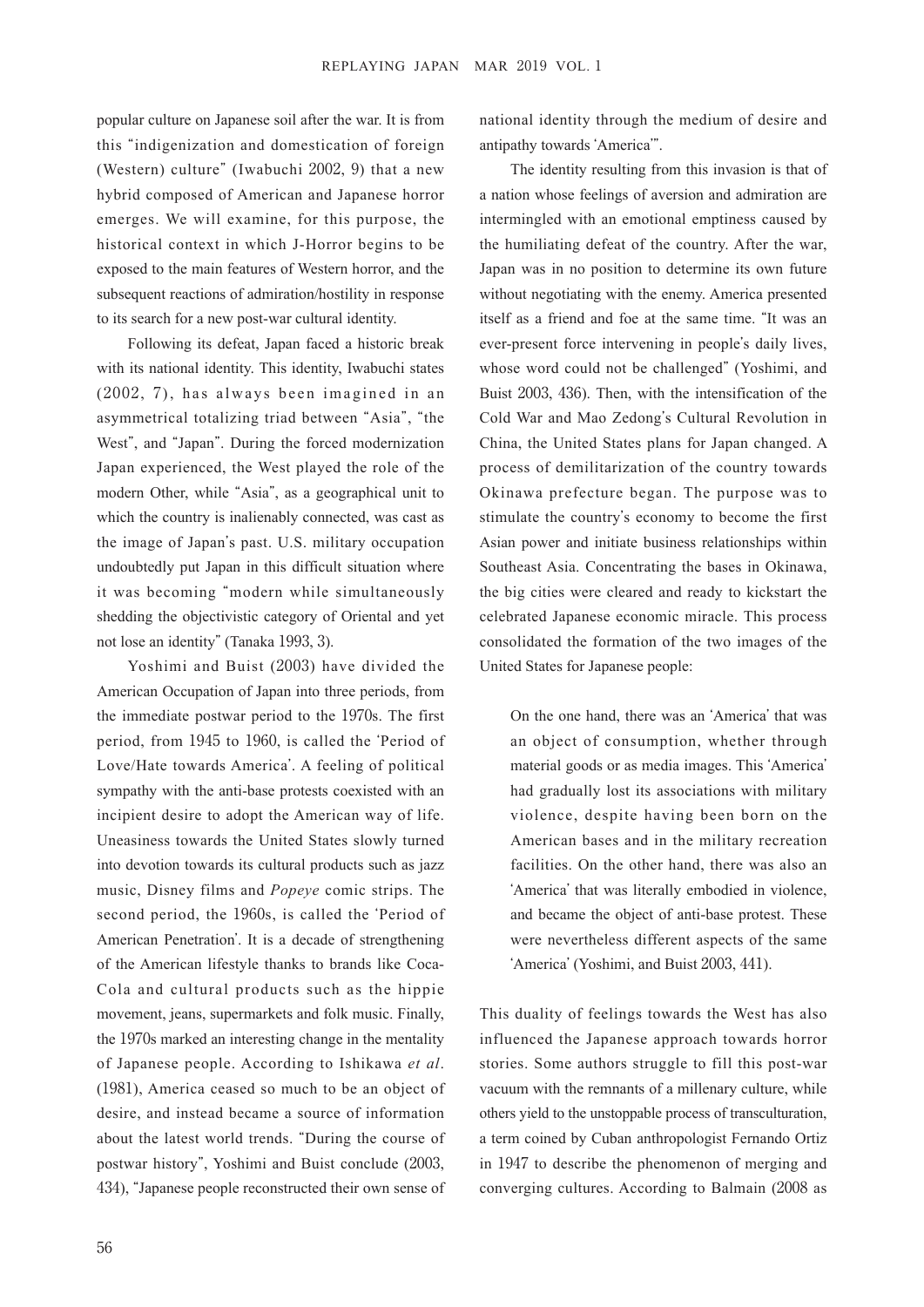cited in Alfieroni 2009), Japanese horror often depicts the rejection of the social transformation suffered by Japan after the Second World War. It may have had, along with the imposed modernization of the country, a devastating effect on the society and its national identity. Therefore, "horror provides one of the most appropriate mechanisms to express the apprehension and concern about the changing nature of Japanese society" (Balmain 2008 as cited in Alfieroni 2009).

## **3.3 Cultural representations in the work of Keiichiro Toyama: Silent Hill and Siren**

So far, we have introduced the topic of how, as stated by Iwabuchi (2002, 9), "Japan's defeat in World War II and the subsequent American occupation drastically changed, even curtailed (...) Japan's cultural relation with "the West," and especially the United States as Japan's most significant cultural Other, against which Japanese national identity" was constructed. As we anticipated, both Japan and the United States represent two "creative schools" differentiated in terms of gameplay and cultural representation. Now, focusing on the latter, we observe that J-Horror provides an excellent example of the struggles of the Japanese people to face the challenges of modernity, to find their place between the cultural return to Asia and the indigenization of Western values. To better understand the effects of this cultural dilemma, we will focus on the work of Keiichiro Toyama, author of *Silent Hill* and *Siren*, two notable exponents of the phenomenon we are studying.

*Silent Hill* (Team Silent, 1999) is considered a breakthrough video game in terms of scholarly dissemination, being one of the most recognized examples of games as art, as well as being a countercurrent work in many aspects: its corrosive and lascivious visuals, manifestly unsuitable for all audiences; its mature narrative approach through a plot full of childhood traumas and dabbling in the afterlife; its bet for a main character that breaks away from the super soldier and classic hero canons; its attempts to translate the experience of the novel, based in the psychology of the character and the inner conflict, to an interactive language still in development; and, of course, its soundtrack, whose author, Akira Yamaoka, deserves as much accreditation as Keiichiro Toyama.

*Silent Hill* unfolds as a re-creation of the urban landscapes contained in twentieth-century American horror novels and films, which were the main source of inspiration for Team Silent. It is a Japanese product aimed at a Western audience, a reasonable maneuver considering the hegemony of Hollywood over horror cinema since the 1960s. As suggested by Ozawa (2006, 1), "Hollywood horror films also have been a product of globalization, being aligned with cultural capitalism; (...) they had been monopolizing the market of the genre in Japan until the Asian horror boom". In addition to this, she points out, since the birth of the genre, horror films have mirrored what American people fear, which is entangled with their cultural identity, not that of the rest of the world. Balmain (2008 as cited in Alfieroni 2009) has also addressed this issue, stressing that the American horror film is based above all on the fear of the otherness, usually embodied in the figure of the monster, to such an extent that it is built on a double process of repulsion towards the unknown and desire for knowledge. This distinction between American horror, a genre born of the importation of European Gothic literature and its combination with a sense of spectacle and an eagerness to show the action instead of suggesting it, and the notion of Japanese horror, which rests on ambiguity, inference, silence, the significance of atmosphere and psychological fear (Ozawa 2006), is of vital importance to understand *Silent Hill* as the result of a cultural marriage.

When Harry, the main character, arrives in Silent Hill following the track of his missing daughter Cheryl, he stumbles upon a desolate urban landscape, a ghost town whose inhabitants vanished long ago, leaving all their belongings behind, barring doors and windows, and closing stores. Evil invades Silent Hill just as the little village of Bridgton, Maine is enveloped in an unnatural mist in the homonymous novel by Stephen King (1980). The American writer is just one of Team Silent's many influences and references, but undoubtedly one of the most influential. The essence of Stephen King's horror novel is also that of the game: a normal man, not a hero or a warrior, confronted with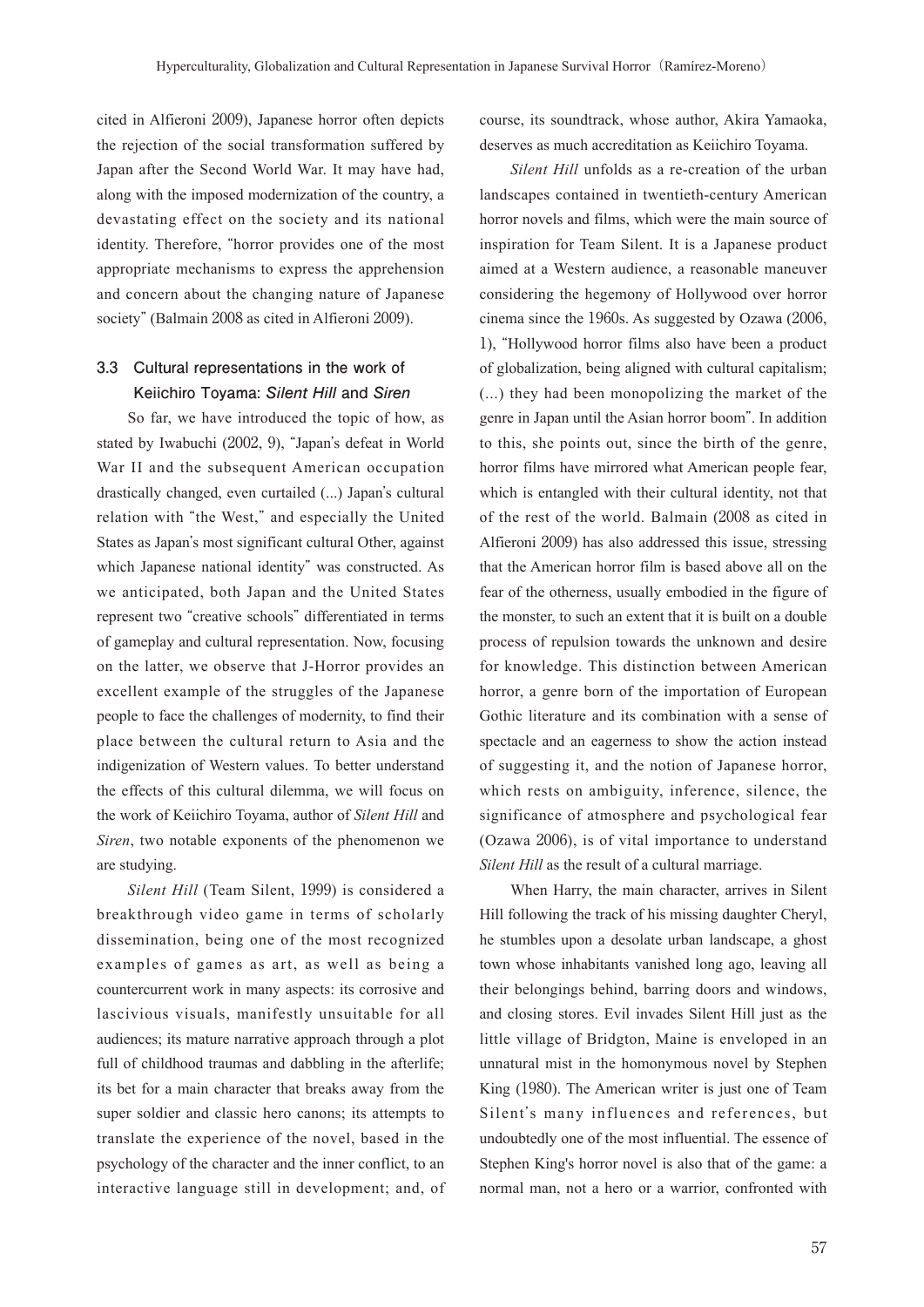the supernatural. The richest parallelism is established between the first installment of the series and *The Mist*. In both stories, the fog brings the fright. Also, this fog is in both works a portal between dimensions, or rather, a door to hell.

Both *Silent Hill* and *The Mist* share a main character: a father willing to do anything to save his child, even sacrifice them in order to save their soul. It is easy to recognize some of the creatures that appear in *Silent Hill*, particularly the flying ones, in *The Mist*  (2007), Frank Darabont's movie adaptation of Stephen King's story. There is evidence that the work of Stephen King has influenced Team Silent's work beyond these manifest links with *The Mist*. The town itself is decorated with references to the novelist from Maine, as the *Carrie* poster in the building in front of the antique shop, and the word "redrum" painted in blood in the metal fence of Bloch Street are blatant references to *The Shining* (1977). King's name also appears, like other sci-fi and horror writers, on street signs in Silent Hill: there we can find (Richard) Bachman Road, (Ray) Bradbury Street, (Dean) Koontz Street, and (Michael) Crichton Street.

H. P. Lovecraft is another of the game's most fundamental literary references. Whereas the location and setting resemble the urban landscapes of King's work, some sense of predestination and relentless determinism establish the mood of the game's story. Also sharing it with Lovecraft's work, *Silent Hill* features a taste for physically ill-equipped protagonists, closer to the ordinary man than to a classic hero. If we look up one of Lovecraft's usual essays on supernatural horror, we can get a glimpse of the frequent connections between his work and Team Silent's:

The true weird tale has something more than secret murder, bloody bones, or a sheeted form clanking chains according to rule. A certain atmosphere of breathless and unexplainable dread of outer, unknown forces must be present; and there must be a hint, expressed with a seriousness and portentousness becoming its subject, of that most terrible conception of the human brain̶a malign and particular suspension or defeat of those fixed laws of Nature which are our only safeguard against the assaults of chaos and the daemons of unplumbed space (Lovecraft 1973, 15).

While the origin of the monstrous threat in H. P. Lovecraft refers to ancient forces that had inhabited the Earth long before mankind, *Silent Hill* flirts more with a notion of horror in a religious sense, with allusions to the devil, black magic and occultism. Still, there are parallelisms between both scenarios. Both suggest that forbidden knowledge can destroy the human race and that there are supernatural forces, beyond the limits of our understanding, which can only be submitted to in order to survive. These forces, untamed and ignored for centuries, are both terrifying and fascinating. The key, in the end, lies in the fact that in both scenarios, the heroes are facing a world inhabited by horrors whose condition they can not discern. This is the main difference between this type of horror and that of *Resident Evil*, where the emergence of monsters hides a logical and scientific root, an usual trope that can be traced back to the 1950s creature-feature legacy, movies partially inspired by the excesses of rationalism and science ̶radiation, contamination and destruction caused by scientists̶.

Finally, director David Lynch has also been recognized multiple times as a source of direct inspiration, even by the team members themselves. For Akihiro Imamura, game system programmer, Lynch is such a popular name for non-Japanese audiences that it works as a cultural connection for American and European audiences (Sato 2001 as cited in Perron 2012). Team Silent, like Lynch, understand the external reality as a reflection of our souls, an extension of the inner life of the characters, diving into the idea that truth is always relative and that the limits between life and death, sanity and madness, are difficult if not impossible to define.

Always motivated by the eagerness to create new playable experiences, Toyama left Team Silent in spite of the series optimistic prospects, and joined SCE Japan, Sony's first-party video game production arm. Toyama, screenwriter Naoko Sato and art director Isao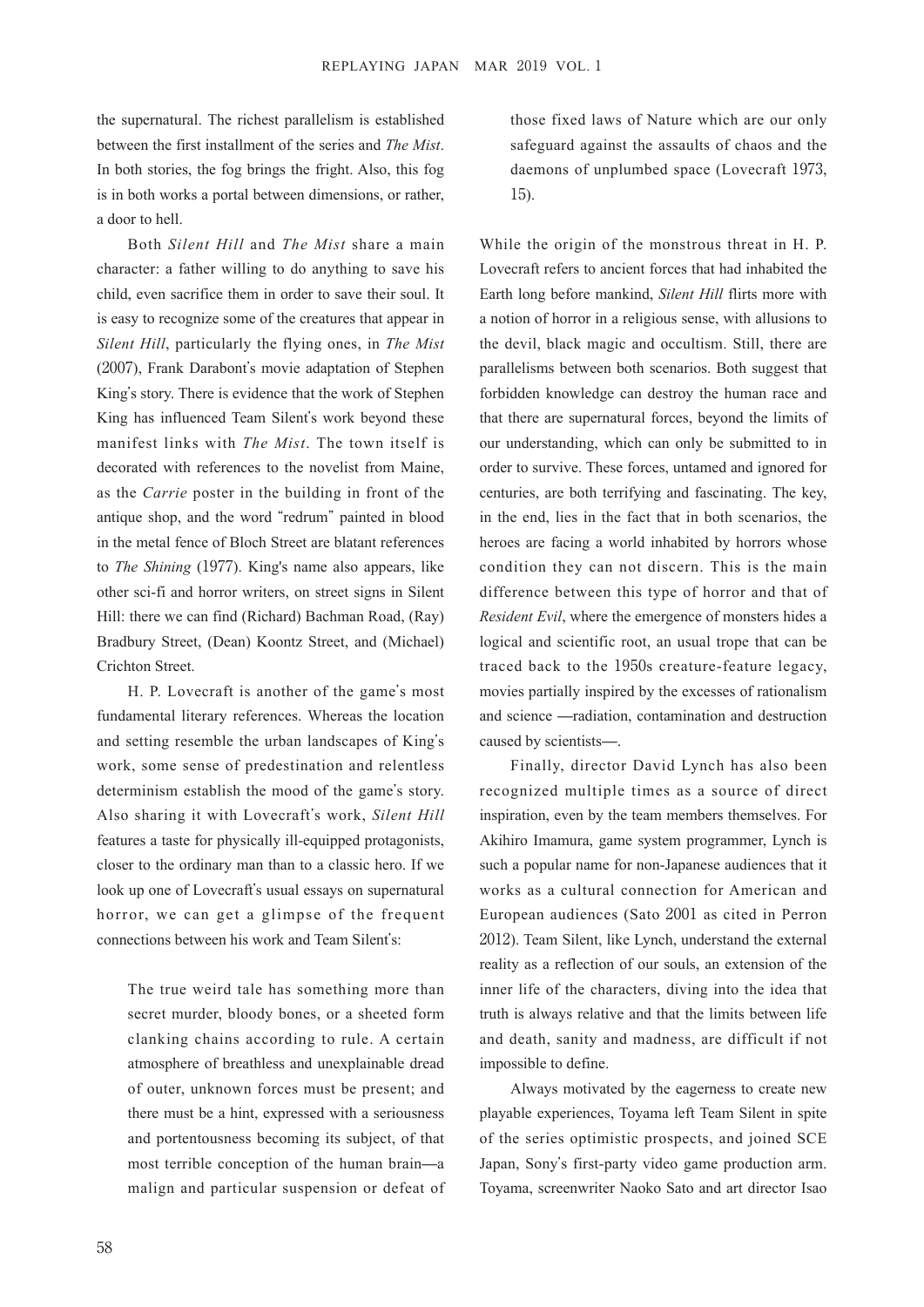Takahashi worked hand in hand, leading the new team Project Siren and its first game, *Siren* (2003). Toyama's second horror game is, essentially, a *kaidan* or ghost story that relies heavily on Japanese folklore. Its mythology revolves around the idea of *Yomotsu Hegui*.

According to game character Yoriko Anno, the student who accompanies anthropology professor Tamon Takeuchi, those who eat food cooked in the otherworld or *Yomi* will never be able to return to the world of the living. This legend, known as *Yomotsu Hegui*, is explained in a cutscene called *Datatsushi*: In the year 684, the region of Hanuda suffered a terrible famine suffocated thanks to the sudden appearance of an unknown creature. This creature was interpreted by the locals as a fallen angel sent by the gods to feed them. Because the locals had been saying prayers for a solution to their despair, they decided they should eat its flesh. And so they did, making them cursed forever. Among the locals was the young *kyudoushi* or priestess Hisako Yao, one of the main characters of the game, who was "blessed" with eternal life. Hisako thus became the ancestor of the Kajiro clan, a religious cult that plans to resurrect the god Datatsushi with human sacrifices. Incidentally, something memorable happened in 684 in real-life Japan: 684 was the year of the Great Hakuho Earthquake, the first recorded earthquake in Japan, whose 8.0 magnitude plus tremors triggered a large tsunami (Demetriou 2011). The presence of the earthquake in *Siren*, along with the civil defense siren and the water dyed red, is a usual sign that announces the transformation of Hanuda into a cursed town, where its soulless inhabitants are condemned to roam forever.

The place where the Datatsushi was found, called the Mana Stone, gives name to the fictional religion of Hanuda. This cult coexists in the region with other actual religions, such as Buddhism or Shintoism. During one of the levels where we play as old Akira Shimura, we come across a Shinto altar that "is used to pray for the safety of the miners". In addition to these altars, the cult of Mana coexists with other real features of Shintoism, such as the existence of the deity Hiruko, whose background, however, is modified to serve the game's premise. According to the *Kojiki*, the oldest

chronicle concerning the origin of Japan, Hiruko was the imperfect son of the central deities or *kami* Izanagi and Izanami, a sort of Adam and Eve. Due to his deformity ̶he was born boneless̶ he was abandoned by his parents on a raft of reeds and driven away from the island of Onogoro, where he was conceived. However in *Siren*, Hiruko is depicted as a triton that appeared in a spring and blessed the village of Hanuda. Due to his deformity  $\frac{1}{\pi}$  this respect he resembles the "official" Hiruko̶ he is nicknamed by the villains as the "leech child". The most relevant thing about Hiruko is his connection with water and the sea. In Japan, he is recognized under the name of Ebisu, the Japanese god of fishermen and luck, and one of the Seven Gods of Fortune. When the character Tamon Takeuchi finds a small cave with relics taken from the Mana River, it's very likely that it is a worship center to Hiruko. The place remains practically untouched, with the exception of the sacred spring, Mizuhiruko, whose waters, now dyed red, contain the power to turn any person who drinks from them into a *shibito*.

Japan is not exempt from urban legends that tell the existence of fantastic creatures never caught by man, such as the Sasquatch, the Chupacabras or the Loch Ness Monster. One of the most famous is the *tsuchinoko*, described in-game as a short and thick snake that jumps, talks, drinks alcohol and often bites its own tail to form a circle —as in the millenary *ouroboros*, an emblem that symbolizes eternity̶. This being appears in *Siren* as a recurring mythological resource throughout the story. For example, it is the reason why the character of Naoko Mihama, presenter of a television program about paranormal events, travels to Hanuda with the intent of gathering information about the mysteries of the village and the existence of the *tsuchinoko*. Also, when characters Kyoya and Miyako drain the water from the sink in the abandoned house of Tabori, the leech-shaped animal ̶ perhaps a new allusion to Hiruko?̶ that appears is nothing more nor less than a *tsuchinoko*. This creature has been seen in other Japanese games such as *Metal Gear Solid 3: Snake Eater* (Konami, 2004).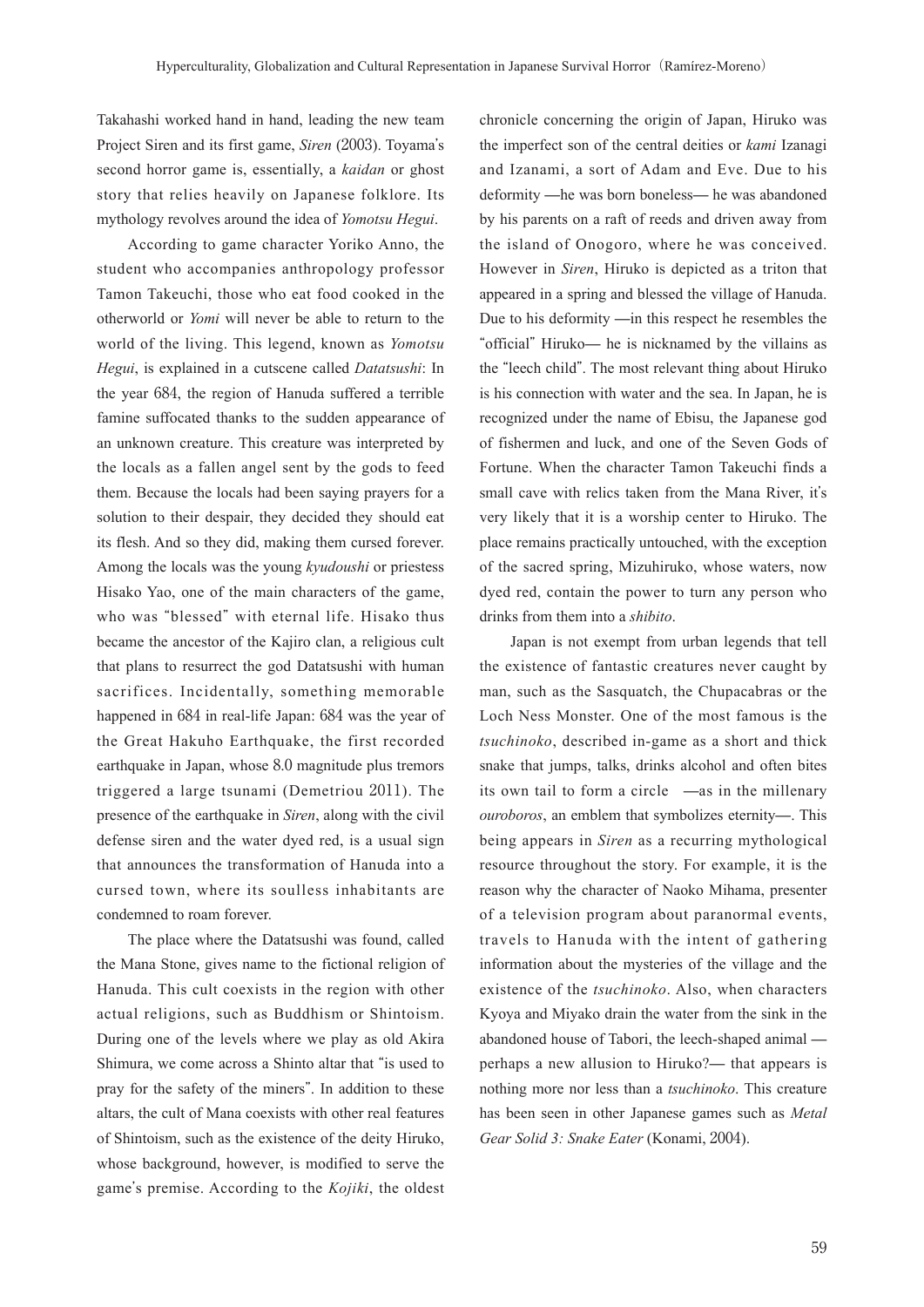# **3.4 Westernization and "Japaneseness" in Japanese survival horror**

Examining the genre beyond the two cited works of Keiichiro Toyama, we can find numerous exponents of the deodorization process followed by *Silent Hill*. But also, many games that, like *Siren*, have chosen to keep their cultural traits alive so that what is genuinely Japanese does not end up "lost in translation". In this section, we will examine more examples like the previous ones to see to what extent Japanese survival horror reflects the simultaneous look of the country towards its most significant cultural Other, the United States, and a new modernized post-war Asia, to which Japan still feels culturally attached.

In the first group, we can include games such as *Blue Stinger* (Climax Graphics, 1999), an adventure starring Eliot G. Ballade, an elite member of the ESER (Emergency Sea Evacuation and Rescue) forces. His goal is to enter Dinosaur Island, an area located in the Yucatan Peninsula that was taken eighteen years ago by a biotechnology corporation. With the arrival of this game to the western markets, Activision demanded the *Resident Evil*-style fixed camera angle be changed to a *Tomb Raider*-style third person camera, losing part of the dramatic force of the Japanese version (Hardcore Gaming 101 2017).

Japanese games that have been subjected to this Westernization process often depict American characters inhabiting American spaces ̶high schools, rural areas, shopping malls, military bases̶ and dealing with situations concerning American anxieties ̶terrorism, kidnapping, biological catastrophes, serial killers̶. They draw inspiration from a wide range of pop culture references, such as *Twin Peaks* ̶*Mizzurna Falls* (Human Entertainment, 1998), *Deadly Premonition* (Access Games, 2010)̶, B-Horror movies ̶*Illbleed* (Crazy Games, 2001), *Dead Rising* (Capcom, 2006)̶, H. P. Lovecraft ̶*Echo Night* (FromSoftware, 1998)̶, or *Alien* movies ̶*Enemy Zero* (Warp Inc., 1996)̶.

In the second group, we can include games such as *Fatal Frame* (Tecmo, 2002), a *y*ū*rei* or ghost story influenced by the new wave of Japanese horror movies of the early 2000s. *Fatal Frame*'s director Makoto

Shibata is inspired by some of the oldest figures of Japanese folklore, such as the concept of *onnen* - the idea that some human emotions are so strong that their power can extend beyond the grave (Pruett 2011)̶, *reikon* —analogous to the Christian soul or spirit—, or *onry*ō ̶dangerous and hateful ghosts, like *Ringu*'s Sadako (Koji Suzuki, 1991)̶. The game narrative also relies heavily on traditional legends and folk tales such as *Banch*ō *Sarayashiki*, a ghost story from the Edo period. Other games that have successfully captured part of the "essence" of the Japanese culture, sometimes becoming too unfamiliar to Western audiences, deal with situations concerning cursed places imbued by bad omens and evil presence. These cursed locations can be abandoned houses, such as the ones in *Fatal Frame* ̶ directly inspired by one of the most haunted locations in all of Japan, the Himuro Mansion̶, *Ikenie no Yoru* (Marvelous Entertainment, 2011) and *The Jusou* (EDGES LLC., 2014), but also Japanese high schools, as in *...Iru!* (Soft Machine, 1998) and *Corpse Party* (5pb. Inc., Team GrisGris, 2010).

Cultism has also been in the spotlight of the genre. Concerns about threats to public safety are common in a country considered non-religious or *mush*ū*ky*ō by religious scholar Toshimaro Ama (2004). After World War II, the General Headquarters (GHQ) of the Supreme Commander for the Allied Powers took steps to remove the religious and ideological influences that supposedly had led the Japanese into the war. Although the State Shintō machinery was essentially dismantled, given that Shintō was not a religion but a Japanese folk custom, active efforts were made to reinforce the ties between the imperial family and Shrine Shintō and to enhance Shintō's national role (Shimazono 2014). However, Japan now enjoys a freedom of religion that, for authors such as Sassa (2015), can lead to a dangerous rise of cultism:

The Law of Religious Legal Persons was devised in the postwar period by General MacArthur's Administration, totally ignoring the way of legislating in Japan (...) the law defines the concept of religion in an ambiguous way, omitting the objectives of what is considered religion, and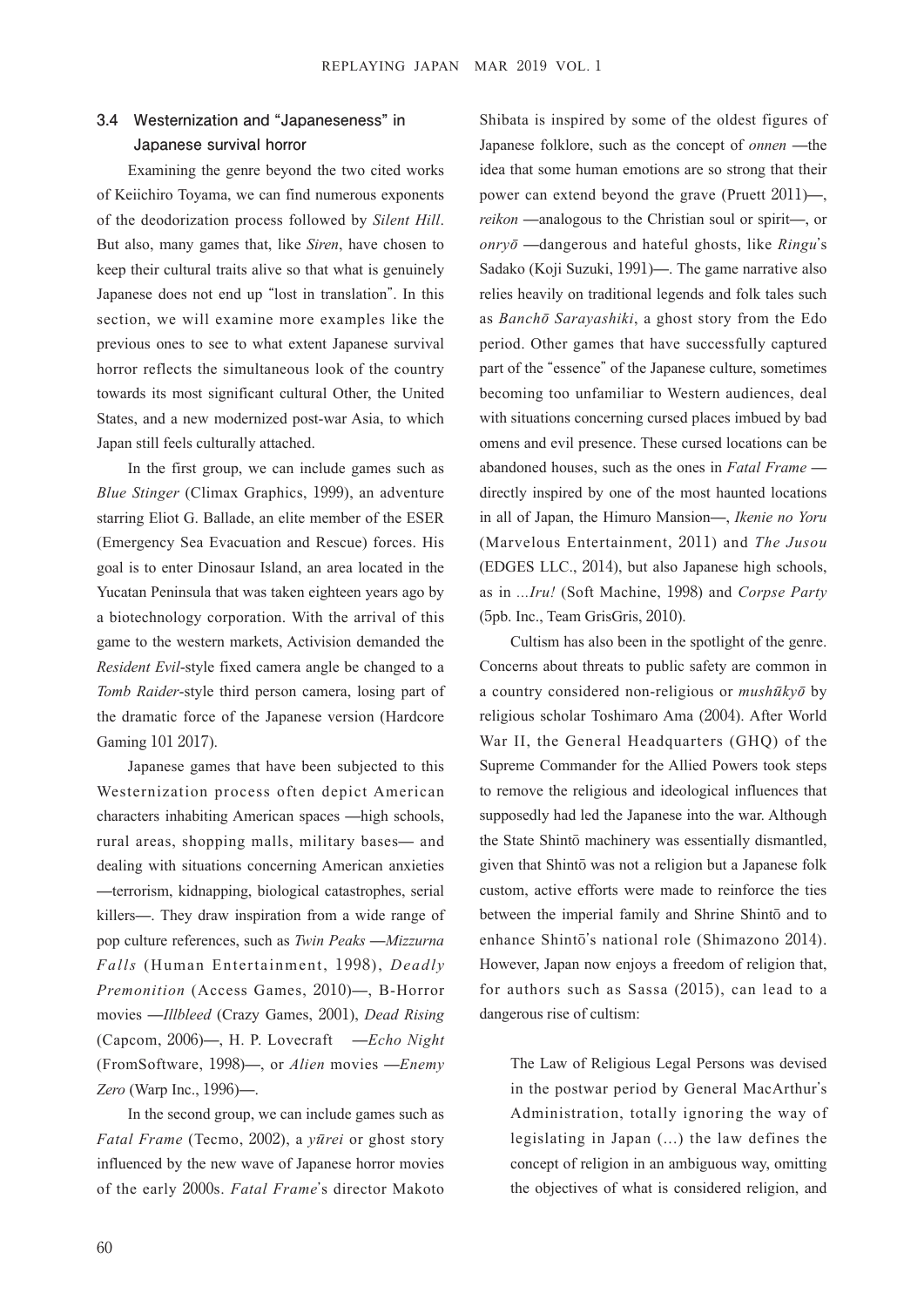limiting itself to recognizing its freedom. For this reason, anyone in Japan can constitute a religious organism: as long as it has a doctrine, a founder, a place for worship and believers, it is recognized as a religion. It is, therefore, thanks to the Law of Religious Legal Persons, that there are currently around 200,000 religious groups in Japan (...) although not necessarily all of them are sects, there are hidden groups of a very varied nature.

This problem has been addressed by games such as the aforementioned *Fatal Frame* or *Hellnight* (Dennou Eizo Seisakusho Ltd., 1998), a stealth horror game set in a futuristic Tokyo threatened by a mysterious cult named Dark Messiah.

### **4 Conclusions**

Over the course of this study of J-Horror from a cultural perspective, we have seen how traditional features of the genre were transformed with Japan's new modernization process. A thorough analysis of video games as cultural artifacts can help us better understand the society in which they originate as effectively as other means of cultural diffusion, such as cinema or literature. Some Japanese games, like the previously mentioned *Silent Hill*, *Resident Evil*, *Deadly Premonition*, or *Dead Rising*, clearly reflect what Iwabuchi (2002) understands as an absorption of North American popular culture for its later diffusion through Asia, and again through the West, resulting in a cultural mishmash that becomes a new "Japaneseness". Other games, however, prefer to see in Asian tradition and folklore the answer to the search for that process of national/cultural (re)identification brought by the fall of the Japanese Empire and the opening of the country to the new modernity after World War II.

Therefore, as a general observation, Japanese horror games oscillate between: 1) a need to "westernize" to win North American and European audiences over, and 2) a way to spread local folklore through their landscapes, stories and legends. Japanese content has always been characterized by a desire to be hypercultural. It is far from being a new process. However, within this fierce hyperconsumption of cultural contents in which we live, there are still reactions that try to recover that weak connection between the culture and the land. Japan is a very special case in this sense: it is able to generate some of the most transcultural contents of the global market, at the same time that it reinforces its tradition and local folklore, getting genuinely Japanese products to be enjoyed all over the globe. In this sense, we agree with Kohler (2006 as cited in Jenkins 2006), for whom the cultural identity is far deeper than the audiovisual surface of the product. A video game is not Japanese just because it represents certain cultural motifs, although this is undoubtedly a fundamental tool of cultural transmission ̶perhaps the most important one, considering people relate the cultural with the audiovisual more easily than with "abstract" layers of the product, such as the design of rules̶. It is not, therefore, safe to say that current video games can not be "faithful models of a culture" (McLuhan 1994), although everything seems to indicate that we are on the way to talking about faithful models of a maze of cultures.

Nevertheless, American pop culture's influence seems to be superior to others in the fields of media, culture and creative industries, and this applies to survival horror as well. A larger in-depth analysis of the cultural influence exchanges in the survival horror genre would reveal how common it is to find Japanese games inspired by Western culture, rather than vice versa. The scope of authors such as H. P. Lovecraft, Stephen King or David Lynch —all of which are gathered in the same game, *Silent Hill*̶ knows no limits. It affects equally authors from the West and Japan, which places the United States in a privileged position of cultural influence. It could be said that the United States remains, today, the model to be imitated in terms of the construction of horror fictions, without neglecting the pressure exerted by Japan as the second great power in this regard. Japanese folklore remains one of the most usual sources of inspiration for J-Horror developers. Thus, it is observed that despite the undeniable pressure of Western culture on Japan, this country continues to use its own mythology —and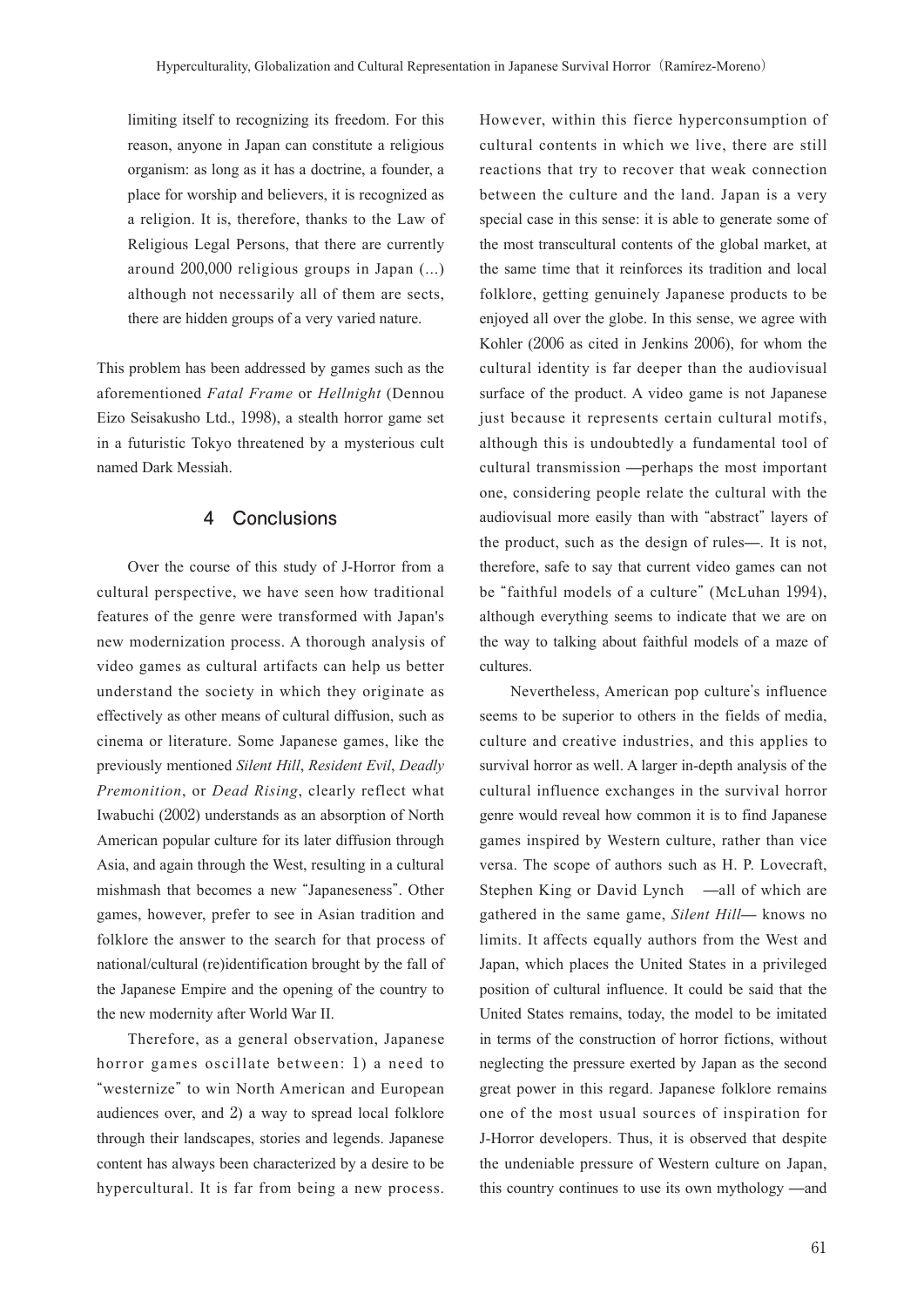often European mythologies as well̶ to contextualize horror games, revealing a deep interest in oral and written cultural traditions aside from those from the United States.

This article has presented the ways in which globalization, hyperculturization and U.S. control over Japan influences Japanese game developers. We have examined two significantly different ways in which Japanese horror game designers approach cultural representation: turning to the Western —mainly American̶ imagery on the one hand, or going back to the roots of folklore and local mythologies on the other. Despite hyperculturation, there are still cases of searching for the culture of tradition through digital media. How strong the local culture is against the onslaught of transnational cultures is something that requires more time and space to analyze in depth. Quite simply, we can not be tempted to think that the incoming culture is always in a position to impose itself on the local, as the cases analyzed in this article demonstrate. Constant and methodical academic reflections on the cultural representation in video games are needed and, in the future, it will be necessary to go beyond the audiovisual aspects and start talking about game designs that act as faithful models of a culture. That should be the next big step in this study object.

### **Acknowledgements**

I wish to thank professor Luis Navarrete-Cardero for giving me the opportunity to immerse myself in the study of the survival horror genre.

#### **References**

- Alfieroni, Alessia. 2009. "*Introduction to Japanese horror film*, by Colette Balmain". Review of *Introduction to Japanese horror film*, by Colette Balmain. *Transformative Works and Cultures*, 2009. https:// journal.transformativeworks.org/index.php/twc/article/ view/121/113.
- Ama, Toshimaro. 2004. *Why Are the Japanese Non-Religious?* Lanham, Maryland: University Press of America.
- Balela, Majed S., and Darren Mundy. 2011. "Analysing

Cultural Heritage and its Representation in Video Games". *DiGRA '15 - Proceedings of the 2015 DiGRA International Conference* 12. http://www.digra.org/ digital-library/publications/analysing-cultural-heritageand-its-representation-in-video-games/.

- Barrett, Rudy. 2014. "The Skeletal Structure of Japanese Horror Fiction". *Tofugu*, October 30, 2014. https://www. tofugu.com/japan/japanese-horror-structure/.
- Brand, Jeffrey E., Scott Knight, and Jakub Majewski. "The Diverse Worlds of Computer Games: A Content Analysis of Spaces, Populations, Styles and Narratives". *DiGRA '03 - Proceedings of the 2003 DiGRA International Conference: Level Up* 2. http://www.digra.org/digitallibrary/publications/the-diverse-worlds-of-computergames-a-content-analysis-of-spaces-populations-stylesand-narratives/.
- Casetti, Francesco, and Federico Di Chio. 1990. *Analisi del film*. Milan: Bompiani.
- Consalvo, Mia. 2006. "Console Video Games and Global Corporations: Creating a Hybrid Culture". *New Media & Society* 8, no. 1: pp. 117-137. https://doi.org/10.1177/ 1461444806059921.
- Demetriou, Danielle. 2011. "Japan and earthquakes in numbers". *The Telegraph*, August 30, 2011. https://www. telegraph.co.uk/news/worldnews/asia/japan/8730645/ Japan-and-earthquakes-in-numbers.html.
- gamezplay. 2010. "Official The Calling horror video game on Nintendo Wii developers diary trailer". *YouTube*, February 19, 2010. https://youtu.be/4TCZIYm8jzg.
- Han, Byung-Chul. 2018. *Hiperculturalidad*. Barcelona: Herder Editorial.
- Hardcore Gaming 101. 2017. "Blue Stinger". Accessed August 14, 2018. http://www.hardcoregaming101.net/ blue-stinger/.
- Ishikawa, Hiroyoshi, Akira Fujitake, and Kōsei Ono. 1981. *Nihon f*ū*zoku jiten: Amerikan karuch*ā *1, 1945–50's*. Tokyo: Sanseidō.
- Iwabuchi, Koichi. 2002. *Recentering globalization: Popular culture and Japanese transnationalism*. Durham, North Carolina: Duke University Press.
- Jenkins, Henry. 2006. "Games as National Culture: An Interview with Chris Kohler (Part One)". *Confessions of an Aca* ‐ *Fan*, November 30, 2006. http://henryjenkins. org/blog/2006/12/games\_as\_national\_culture\_the.html.
- Lovecraft, Howard Phillips. 1973. *Supernatural Horror in Literature*. Mineola, New York: Dover Publications.
- McLuhan, Marshall. 1994. *Understanding Media: The Extensions of Man*. Cambridge, Massachusetts: The MIT Press.
- Mukherjee, Souvik. 2015. "The playing fields of Empire: